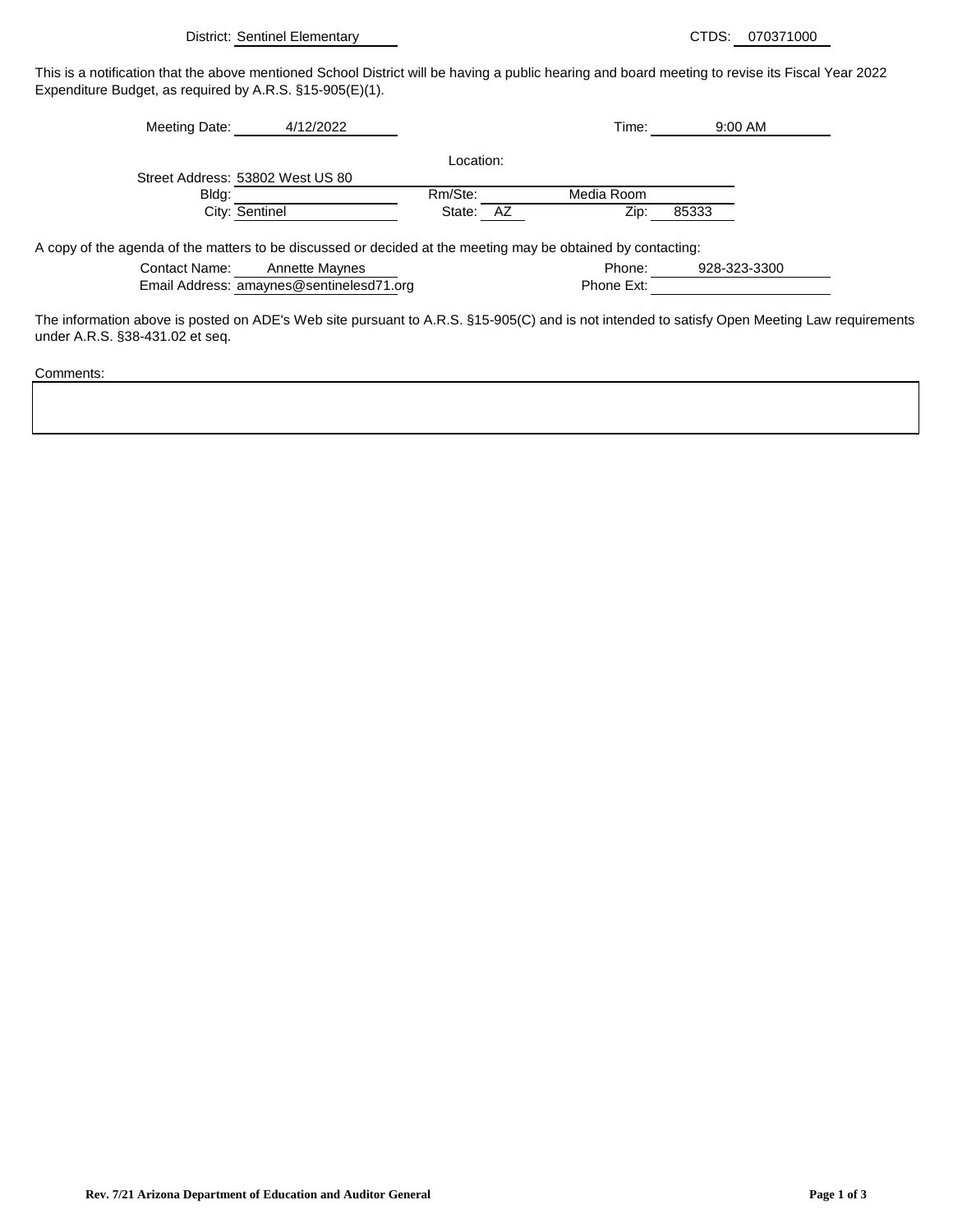## **SUMMARY OF SCHOOL DISTRICT REVISED EXPENDITURE BUDGET**

**CTDS NUMBER VERSION** 070371000 Revised #3

| I certify that the Budget of      | <b>Sentinel Elementary School</b> | District,    | <b>Maricopa</b> | County for fiscal year 2022 was officially                                                           |
|-----------------------------------|-----------------------------------|--------------|-----------------|------------------------------------------------------------------------------------------------------|
| revised by the Governing Board on |                                   |              |                 | April 12, 2022, 2021, and that the complete Revised Expenditure Budget may be reviewed by contacting |
| <b>Annette Maynes</b>             | at the District Office, telephone | 928-323-3300 |                 | during normal business hours.                                                                        |

|                                                                                                                            |                 |                              |                                      | <b>President of the Governing Board</b>                                                                               |         |
|----------------------------------------------------------------------------------------------------------------------------|-----------------|------------------------------|--------------------------------------|-----------------------------------------------------------------------------------------------------------------------|---------|
| 1. Average Daily Membership:                                                                                               | <b>2020 ADM</b> | Prior Yr.<br><b>2021 ADM</b> | <b>Budget Yr.</b><br><b>2022 ADM</b> | 4. Average Teacher Salaries (A.R.S. §15-903.E)<br>1. Average salary of all teachers employed in FY 2022 (budget year) | 60,372  |
| <b>Attending</b>                                                                                                           |                 |                              |                                      | 2. Average salary of all teachers employed in FY 2021 (prior year)                                                    | 62,252  |
|                                                                                                                            | 32.391          | 34.217                       | 33.157                               | 3. Increase in average teacher salary from the prior year                                                             | (1,880) |
| 2. Tax Rates:                                                                                                              |                 | <b>Prior FY</b>              | <b>Est. Budget FY</b>                | 4. Percentage increase                                                                                                | $-3%$   |
| <b>Primary Rate</b> (equalization formula funding and budget add-<br>ons not required to be in secondary rate)             |                 | 8.4474                       | 7.2538                               | Comments on average salary calculation (Optional):                                                                    |         |
| <b>Secondary Rate</b> (voter-approved overrides, bonds, and Career<br>Technical Education Districts, and desegregation, if |                 |                              |                                      |                                                                                                                       |         |
| applicable)                                                                                                                |                 | 0.0000                       | 0.0000                               |                                                                                                                       |         |
| 3. Budgeted expenditures and budget limits                                                                                 |                 | <b>Budgeted</b>              |                                      |                                                                                                                       |         |
|                                                                                                                            |                 | <b>Expenditures</b>          | <b>Budget Limit</b>                  |                                                                                                                       |         |
| Maintenance & Operation Fund                                                                                               |                 | 1,339,341                    | 1,339,341                            |                                                                                                                       |         |
| <b>Classroom Site Fund</b>                                                                                                 |                 | 46,816                       | 46,816                               | 5. Average salary of all teachers employed in FY 2018                                                                 | 56,137  |
| <b>Unrestricted Capital Outlay Fund</b>                                                                                    |                 | 607,182                      | 607.182                              | 6. Total percentage increase in average teacher salary since FY 2018                                                  | 8%      |

| MAINTENANCE AND OPERATION EXPENDITURES          |                              |                  |                  |                  |                 |                  |                          |
|-------------------------------------------------|------------------------------|------------------|------------------|------------------|-----------------|------------------|--------------------------|
|                                                 | <b>Salaries and Benefits</b> |                  | Other            |                  | <b>TOTAL</b>    |                  | $%$ Inc./(Decr.)<br>from |
|                                                 | <b>Prior FY</b>              | <b>Budget FY</b> | <b>Prior FY</b>  | <b>Budget FY</b> | <b>Prior FY</b> | <b>Budget FY</b> | <b>Prior FY</b>          |
| <b>100 Regular Education</b>                    |                              |                  |                  |                  |                 |                  |                          |
| 1000 Instruction                                | 397,709                      | 487,340          | 132,386          | 58,310           | 530,095         | 545,650          | 2.9%                     |
| <b>2000 Support Services</b>                    |                              |                  |                  |                  |                 |                  |                          |
| 2100 Students                                   | $\mathbf{0}$                 | $\mathbf{0}$     | 3,600            | 3,600            | 3,600           | 3,600            | 0.0%                     |
| <b>2200 Instructional Staff</b>                 | $\Omega$                     | $\theta$         | 51,505           | 56,705           | 51,505          | 56,705           | 10.1%                    |
| 2300, 2400, 2500 Administration                 | 129,705                      | 139,559          | 51,778           | 63,202           | 181,483         | 202,761          | 11.7%                    |
| 2600 Oper./Maint. of Plant                      | 102,393                      | 99,301           | 151,062          | 159,662          | 253,455         | 258,963          | 2.2%                     |
| 2900 Other                                      | $\overline{0}$               | $\mathbf{0}$     | $\mathbf{0}$     | $\mathbf{0}$     | $\mathbf{0}$    | $\Omega$         | 0.0%                     |
| 3000 Oper. of Noninstructional Services         | 57,246                       | 60,097           | 7,130            | 10,070           | 64,376          | 70,167           | 9.0%                     |
| 610 School-Sponsored Cocurric. Activities       | $\mathbf{0}$                 | $\overline{0}$   | $\boldsymbol{0}$ | $\mathbf{0}$     | $\mathbf{0}$    | $\mathbf{0}$     | 0.0%                     |
| 620 School-Sponsored Athletics                  | $\mathbf{0}$                 | $\overline{0}$   | $\mathbf{0}$     | $\mathbf{0}$     | $\mathbf{0}$    | $\mathbf{0}$     | 0.0%                     |
| 630, 700, 800, 900 Other Programs               | $\Omega$                     | $\theta$         | $\mathbf{0}$     | $\Omega$         | $\Omega$        | $\Omega$         | 0.0%                     |
| <b>Regular Education Subsection Subtotal</b>    | 687,053                      | 786,297          | 397,461          | 351,549          | 1,084,514       | 1,137,846        | 4.9%                     |
| 200 and 300 Special Education                   |                              |                  |                  |                  |                 |                  |                          |
| 1000 Instruction                                | 50,808                       | 49,945           | 900              | 900              | 51,708          | 50,845           | $-1.7%$                  |
| <b>2000 Support Services</b>                    |                              |                  |                  |                  |                 |                  |                          |
| 2100 Students                                   | $\mathbf{0}$                 | $\mathbf{0}$     | 7,450            | 9,500            | 7,450           | 9,500            | 27.5%                    |
| <b>2200 Instructional Staff</b>                 | $\overline{0}$               | $\overline{0}$   | $\overline{0}$   | $\mathbf{0}$     | $\mathbf{0}$    | $\mathbf{0}$     | 0.0%                     |
| 2300, 2400, 2500 Administration                 | $\overline{0}$               | $\overline{0}$   | $\mathbf{0}$     | $\mathbf{0}$     | $\mathbf{0}$    | $\mathbf{0}$     | 0.0%                     |
| 2600 Oper./Maint. of Plant                      | $\mathbf{0}$                 | $\mathbf{0}$     | $\mathbf{0}$     | $\mathbf{0}$     | $\mathbf{0}$    | $\mathbf{0}$     | 0.0%                     |
| 2900 Other                                      | $\overline{0}$               | $\overline{0}$   | $\mathbf{0}$     | $\mathbf{0}$     | $\mathbf{0}$    | $\mathbf{0}$     | 0.0%                     |
| 3000 Oper. of Noninstructional Services         | $\overline{0}$               | $\overline{0}$   | $\mathbf{0}$     | $\mathbf{0}$     | $\mathbf{0}$    | $\mathbf{0}$     | 0.0%                     |
| <b>Special Education Subsection Subtotal</b>    | 50,808                       | 49.945           | 8,350            | 10,400           | 59,158          | 60,345           | 2.0%                     |
| <b>400 Pupil Transportation</b>                 | 50,768                       | 45,682           | 81,342           | 92,842           | 132,110         | 138,524          | 4.9%                     |
| 510 Desegregation                               | $\overline{0}$               | $\mathbf{0}$     | $\mathbf{0}$     | $\mathbf{0}$     | $\mathbf{0}$    | $\mathbf{0}$     | 0.0%                     |
| <b>530 Dropout Prevention Programs</b>          | $\theta$                     | $\theta$         | $\Omega$         | $\theta$         | $\Omega$        | $\Omega$         | 0.0%                     |
| <b>540 Joint Career and Technical Education</b> |                              |                  |                  |                  |                 |                  |                          |
| and Vocational Education Center                 | $\mathbf{0}$                 | $\mathbf{0}$     | 0                | $\Omega$         | $\Omega$        | $\Omega$         | 0.0%                     |
| 550 K-3 Reading Program                         | 2,413                        | 2,626            | $\mathbf{0}$     | $\mathbf{0}$     | 2,413           | 2,626            | 8.8%                     |
| <b>TOTAL EXPENDITURES</b>                       | 791,042                      | 884,550          | 487,153          | 454,791          | 1,278,195       | 1,339,341        | 4.8%                     |